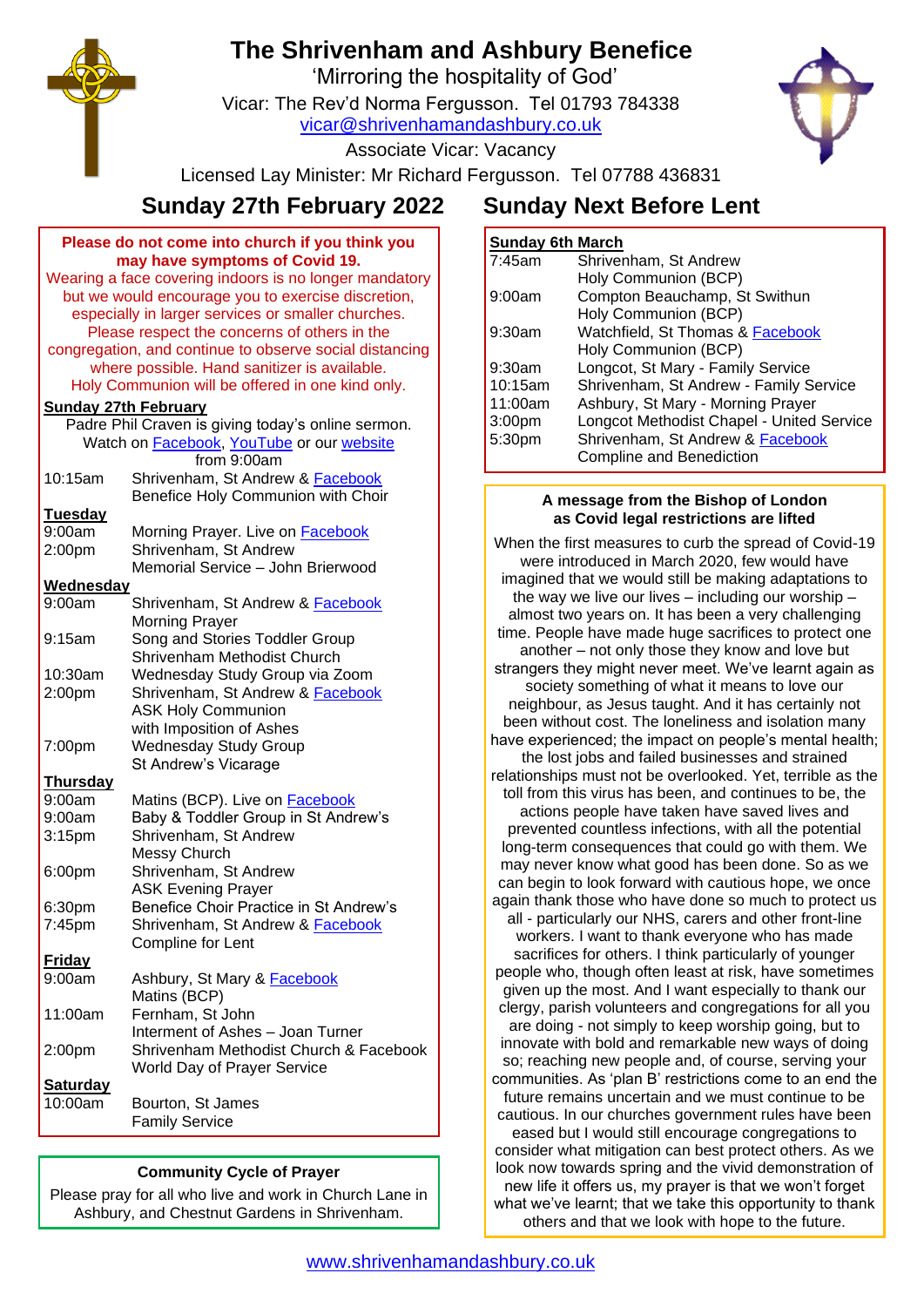

#### **Our Lent Challenge Knitalong starts this week.**

By the end, each knitter will have completed a cushion cover. The design is a surprise but will only use simple knit and purl stitches, so should be achievable by knitters of all abilities.

There will be a weekly email throughout Lent, with a set of daily knitting instructions and specially written meditations which you may use as you knit and enjoy some quiet, reflective time as you journey through Lent.

We've also set up a local Facebook [group](https://www.facebook.com/groups/499333544869056/) for participants to chat to other knitters, share their progress, ask for help etc.

Contact Norma for more information and to sign up. 01793 784338 [vicar@shrivenhamandashbury.co.uk](mailto:vicar@shrivenhamandashbury.co.uk)

#### **Can You Help?**

Joanna Lambert (Churchwarden at St Swithun's) is visiting the maternity ward in the Sir Edmund Hillary Hospital in Phaplu, Nepal, in March. She has been given a wonderful selection of hand knitted hats and bonnets, but if anyone has time to knit or crochet any mittens, bootees, cardigans etc. she would be thrilled to take them out as well. Please contact Joanna if you can help 07990898175 or email *irilambert@aol.com* 

## PARKINSON'SUK **CHANGE ATTITUDES. FIND A CURE. JOIN US.**

**Parkinson's Awareness Coffee Morning at St Andrews Church Friday 11th March 10am – 12 noon**

Find out more and enjoy a cuppa and chat. Information from Parkinson's UK, Parkinsons.Me, Parkies Pals and Home Instead will be available. Our fabulous Parkies Pinnies, pens and poetry books will be on sale and there's a chance to win a hamper.

For more information contact Kerry Hartman [Parkiespals@outlook.com](mailto:Parkiespals@outlook.com)



In aid of the local Parkinson's activity group and Parkinsons.Me founded  $\overline{P}$   $\overline{N}$  TV in Wantage Parkinsons.Me in Wantage



**The Torriano Ensemble in Concert** Sunday 20th March at 7:30pm St Andrew's Church Shrivenham

The Torriano Ensemble are a group of professional musicians. Their programme will feature music for piano and wind instruments. More details to follow.

> Tickets £15 from Shrivenham Post Office or www.shrivenham-church.eventbrite.co.uk

In aid of St Andrew's Restoration Fund



If you are unable to attend (or still do not feel comfortable coming into church) the service will also be live-streamed on the Benefice [Facebook](https://www.facebook.com/shrivenhamandashbury/live_videos/) page so you can join in from home. Download a service booklet from the Benefice [website](http://www.shrivenhamandashbury.co.uk/) or contact Morva for home delivery! A donation envelope is included. You can also donate to the WDP Organisation [online.](https://www.wwdp.org.uk/product/make-a-donation/)

> Morva White WDP local area co-ordinator 01793 783245 [morvawhite@gmx.com](mailto:morvawhite@gmx.com)

#### **Fernham Information Board**



This wonderful information board was installed last week on Elmside Green (just opposite the Woodman Inn). The board was paid for by the Parish Meeting, the words were researched by Beth Cooley (with help from Tom Arnold) and the drawings done by a villager, Nigel Edwards. Come along for a closer look and perhaps learn something about the lovely village of Fernham.